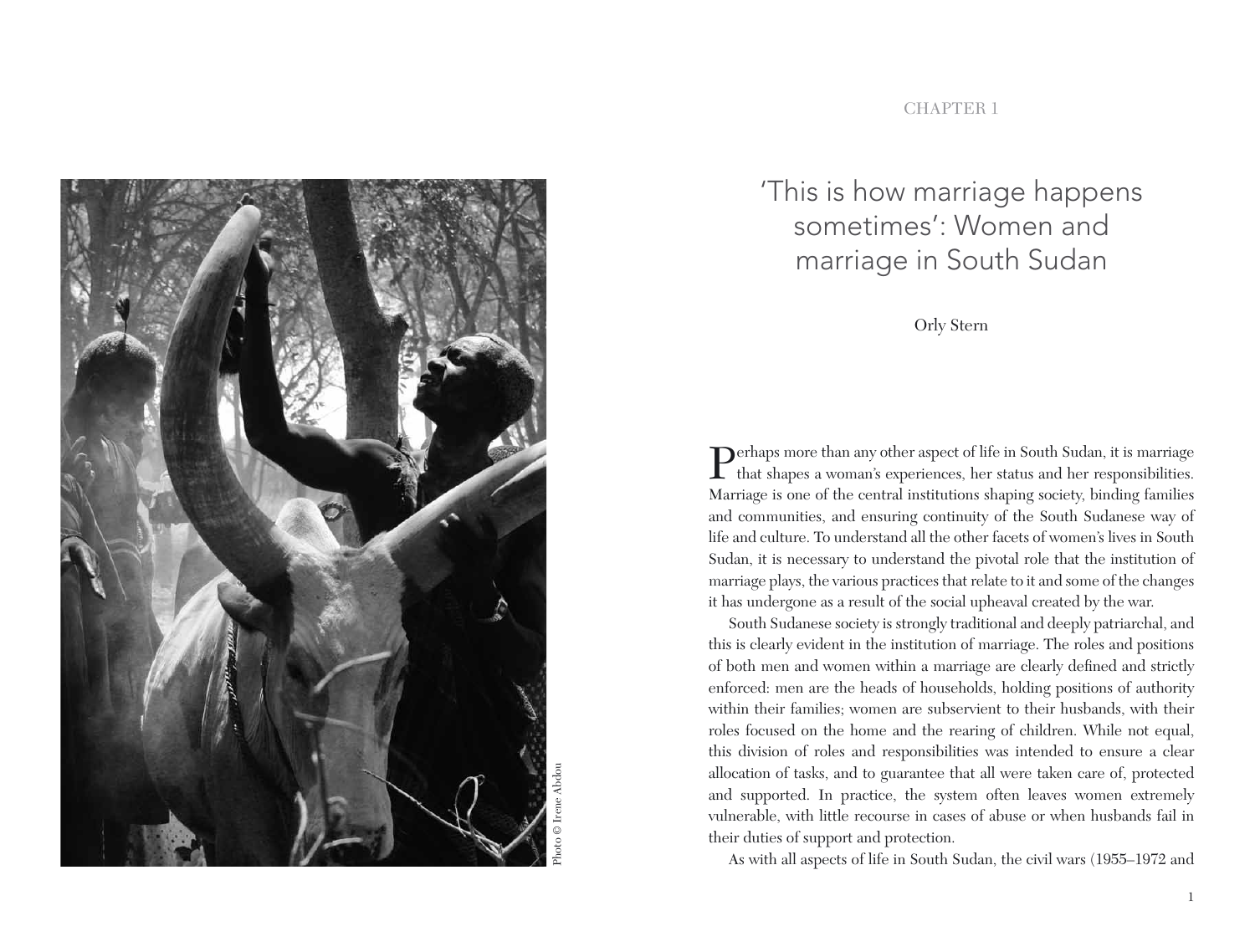1983–2005) impacted significantly on the institution of marriage. Rapidly changing circumstances and resulting shifts in gender dynamics affected marriages, and the parts that women and men played within them. While there were some very positive changes for women, arising from the increased independence and responsibilities that they took on during the war, there were also negative developments, such as rising levels of domestic violence, and an increase in early marriages arranged by impoverished families seeking to accrue bride price.

In the current post-conflict period, when so many aspects of life in South Sudan are in transition, and South Sudanese people are being exposed to so many new influences, the institution of marriage, too, is shifting and adapting. This period, in which new policies and structures are being established, provides an opportunity to effect changes in marriage practices that are prejudicial to women, and to allow the legal institution of marriage to reflect the values of the newly independent state.

This chapter seeks to gain an understanding of the lives of married women in South Sudan, exploring the significance and meaning of marriage within South Sudanese culture. It sets out the respective roles and responsibilities of men and women within marriage, and examines the ways in which these were altered by the war. It goes on to describe the marriage process, the ways in which marriage partners are selected, as well as the crucial role and far-reaching effects of practices such as bride price and polygamy. The chapter then discusses early marriage and other circumstances in which some South Sudanese women are forced to marry. Violence within marriage is also explored. Finally, the chapter considers the effects on women of the dissolution of marriages by divorce or death.

The research for this chapter was based on a review of existing literature, as well as reports and publications by various humanitarian and media organisations. Between December 2010 and February 2010, interviews were conducted with a number of women, and in-depth interviews were held with two of these to try to gain a deeper understanding of the institution of marriage, women's views on marriage and the effects of different marriage practices. Given the personal nature of the subject matter, several interviewees preferred not to be named, and a decision was then made to use pseudonyms for all interviewees. For this reason, details about the date and place in which interviews were held have also not been included.

## *The institution of marriage in South Sudan*

In many respects, marriage holds a different place in South Sudanese society to that which it holds in the West. In South Sudan, a marriage is not understood as an arrangement between two individuals and the culmination of a love affair. Rather marriage is a social institution, involving whole families, that ties together separate kinship groups (Benesova, 2004). Power and wealth are often important factors guiding the choice of a prospective partner, with marriage playing a part in helping a family to increase their social status. Thus, the institution of marriage shapes the social relations of entire communities, conferring on marriage a central and critical place in society.

Not surprisingly, this impacts on the ways in which marriages operate. Since marriages are family arrangements, families have a say in who their family members should marry. Once a couple is married, the wider social networks still significantly influence the marriage. For example, extended families often play a role in guiding children's formation, and may provide financial support if needed. As will be shown, extended families certainly have a financial as well as a social stake in ensuring that marriages remain intact. Thus marital disputes are perceived as community problems rather than as private issues (SMLS, 2008). This can have both positive and negative implications for women. While on the one hand, it means that supportive relatives have an interest in assisting couples to resolve their problems, it can also mean that, for the sake of social cohesion, relatives prevent women from seeking to escape serious marital problems, such as domestic violence.

In terms of finances, marriage has significant implications for individuals, families and communities. Perhaps the most important aspect of this is that men have to pay a bride price in order to marry. Bride price is a crucial economic feature of South Sudanese society and, as will become clear throughout the chapter, it has many possible ramifications. Significant sums are paid in bride price, which can be important sources of income for families, and the need to afford bride-price payments gives men an important motivation to accumulate wealth. Furthermore, the acquisition of several wives is seen as important for socio-economic advancement, as many wives can bear many daughters, who in turn can bring in many cattle from bride price when they eventually marry (Beswick, 2001). Rose Akol, one of the women interviewed for this chapter, describes the central relationship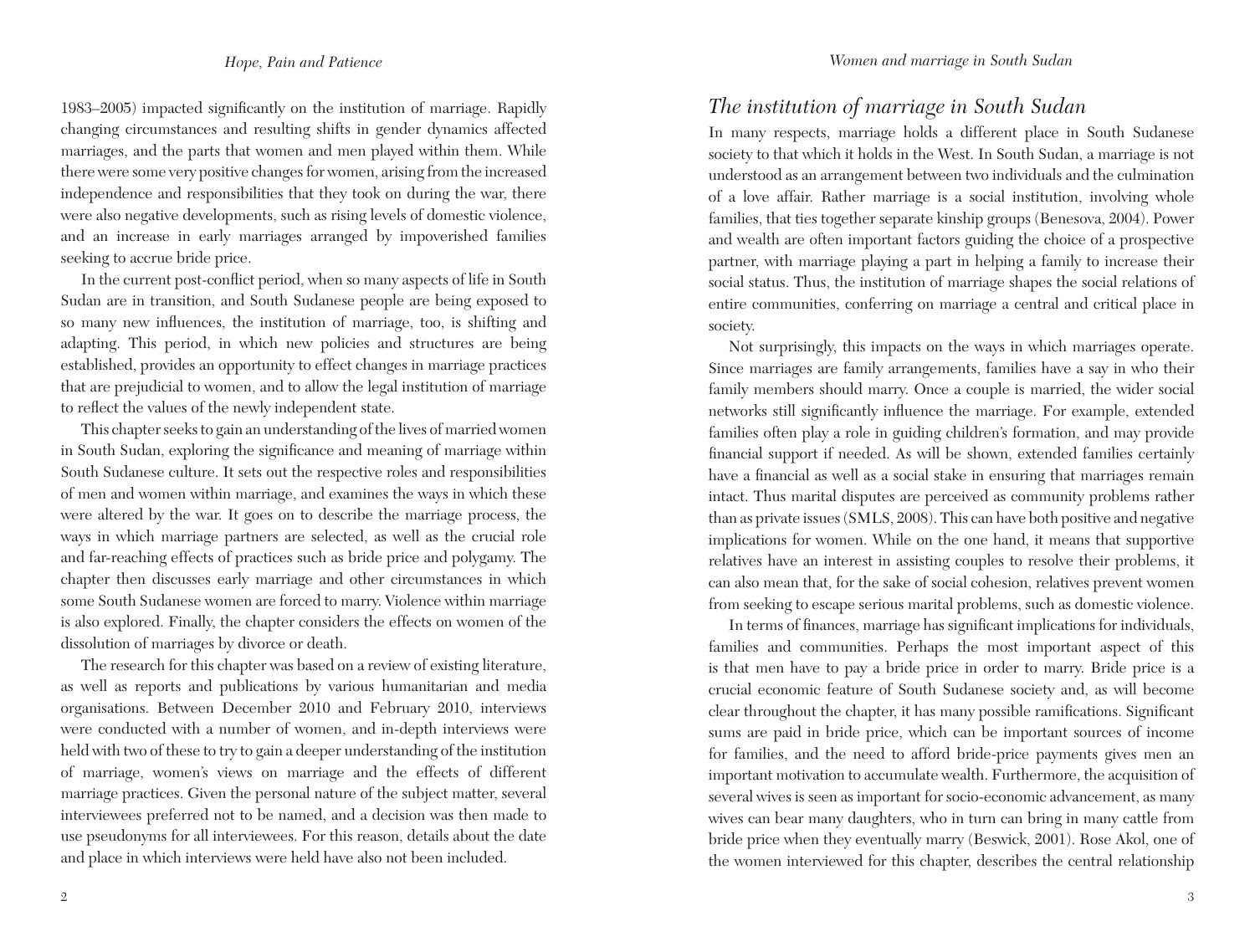between marriage and wealth as follows: 'Lives are structured around cows, marriage and children: cows give you marriage, marriage gives you children. Therefore there is a circle.'

As in many African countries, civil law and customary law operate concurrently in South Sudan. Civil law is the formal written law of the country, codified in legislation, and drafted by parliament and other state structures. Customary law is the country's indigenous body of law. It is unwritten, and shifts and evolves to meet changing circumstances (SMLS, 2008). Customary law varies between tribes and clans, and there are over 50 of these in South Sudan, each with their own systems and laws pertaining to marriage. It has been argued that it is 'impossible to identify a single concrete set of practices relating to marriage and assume that this definition accords with all marriage practices in South Sudan.' (SMLS, 2008: 52). However, despite the differences, there are also many commonalities. It is some of the more common elements that this chapter attempts to examine.

Civil law in South Sudan guarantees equality to women under Article 20(1) of the 2005 Interim Constitution, which states, *'*Women shall be accorded full and equal dignity of the person with men.' In contrast, many aspects of customary law are inconsistent with women's rights and relegate women to a lesser status, particularly in the realm of marriage and the family. Unfortunately, despite the protection afforded to women by civil law, customary law remains the dominant body of law in most parts of the country. This is partly because, as of 2010, there were very few civil law courts and structures around the country, and partly because few citizens have any real knowledge or experience of civil law. The result is that the provisions of customary law continue to flourish, and these tend to discriminate against women.

## *Gender roles within marriage*

Central to an understanding of marriage in South Sudan, is an awareness of the respective roles that men and women play within society. The distinct roles played by men and women are clearly understood by all, and children are socialised into these from birth. Behavioural conventions are strictly enforced and anyone breaking the mould is subject to intense societal pressure.

Women in South Sudan typically marry around the age of 18, while men usually marry between the ages of 20 and 25. Most young men and women live with their parents until they marry. Many married couples stay with their families until they have had two or three children of their own (SMLS, 2008). For most women this means being under the authority of their father and then of their husband, without ever having an opportunity to become independent.

As mentioned, South Sudanese culture is deeply patriarchal. Men are the heads of their households, and hold positions of authority and power within their families. They have final decision-making power in the family on all matters of importance. Women are expected to be subservient to their husbands, and to be obedient to their husband's male relatives, even if these are young children (Seligman & Seligman, 1932). According to one interviewee, a married woman has the status of a child. She cannot own property or goods, and all of her possessions are considered to belong to her husband. A wife is supposed to show her husband devotion and to respect him (Benesova, 2004). Men typically control food in the household and, since it is believed that men need to eat more to make them strong enough to protect their families, the men usually receive the largest share at mealtimes. In impoverished families, some women never get to eat meat, and seldom receive a fair share of the food that is available (Ward, 2005).

The responsibilities and duties of South Sudanese wives are onerous. Wives tend to work an 18-hour day that revolves mainly around food production, obtaining water and fuel for the household, maintaining the home and caring for their families, including being sexually available to their husbands (Gachago et al., 2003). A wife's key responsibility is the bearing of children, and since contraception is rarely available, women have little control over when and how many children they conceive. Women are expected to be the primary caregiver for their children (SMLS, 2008).

Husbands are expected to be the providers: a husband is supposed to take care of his wife, build her a house, help her cultivate the fields, provide her with cattle, and care for the livestock (Benesova, 2004). Traditionally, families did not need hard currency, however money is increasingly being used in South Sudan, and it is seen as a man's responsibility to earn money and bring it home (SMLS, 2008).

There is strong pressure from the community for husbands and wives to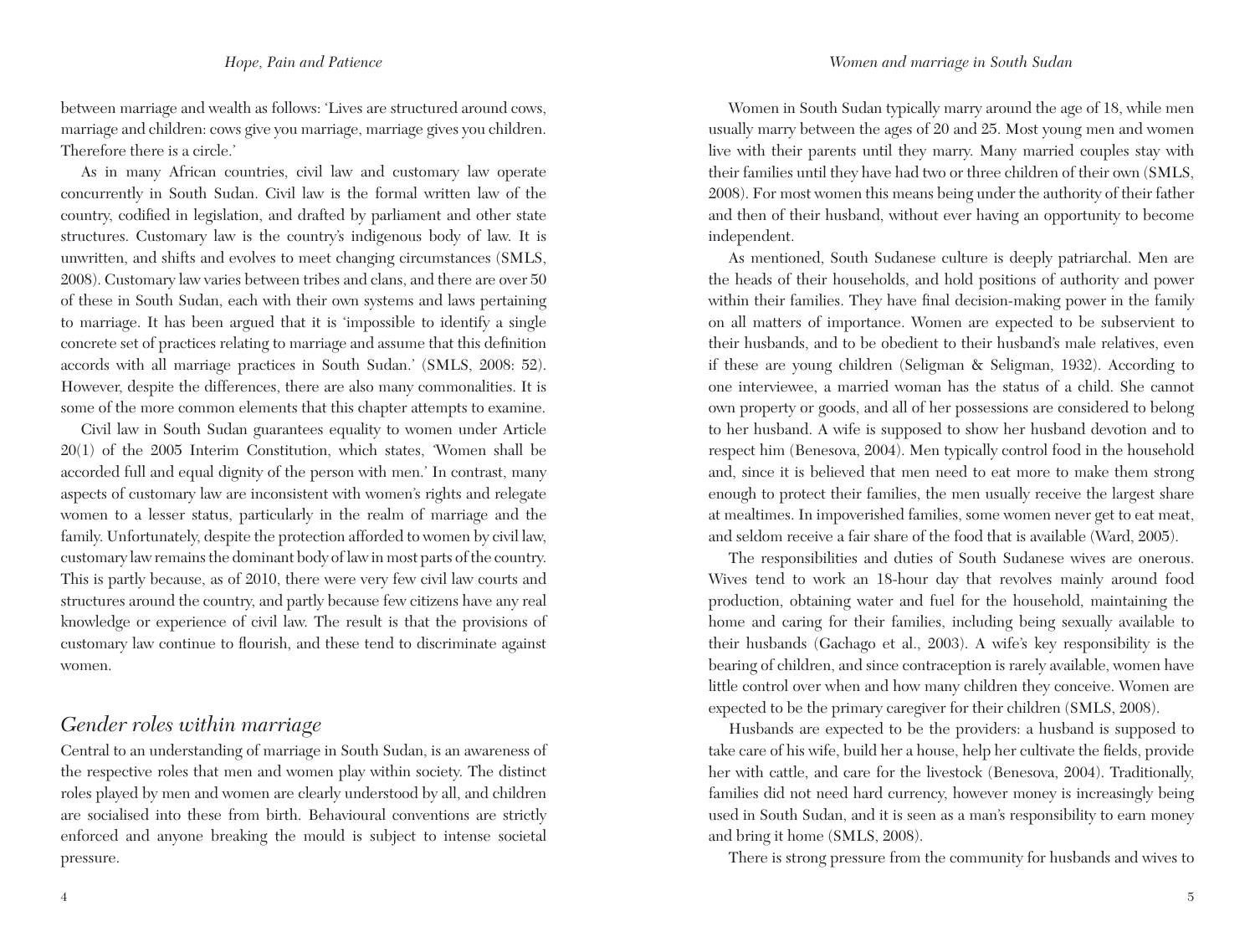#### *Hope, Pain and Patience*

fulfil their duties within marriage. However, the sanctions for not fulfilling one's obligations differ for men and women. Women who fail in their wifely duties face a variety of punishments ranging from being reprimanded to being beaten by their husbands (Benesova, 2004). Men can get away with neglecting their responsibilities far more easily and are seldom censured.

A number of the women interviewed felt that their husbands do not adequately fulfil their roles, and leave women to do the bulk of the work. For example, Mary Nyaluak commented: 'Husbands don't do much. Traditionally he's supposed to cultivate farms and care for animals. In recent years they have lost their roles as men. They sit and talk and drink local brew. Women do the hard work' (Interview). Another interviewee, Nyiel Chol, echoed this view: 'She is in farm, and looks after the house. He eats and sleeps and comes home drunk. Women do most of the work.' Women complained that when their husbands do work, they do not bring all their earnings home, but rather spend money on non-necessities, such as alcohol. Several women indicated that, despite not having enough money to meet their family's basic needs, their husbands would not allow them to seek work outside the home (Ward, 2005).

Many aspects of the traditional South Sudanese way of life began to shift during the war. Among these shifts were changes in the roles that men and women played within marriage. As described in several chapters in this volume, a large number of men left their homes and joined the war effort, or went to seek employment elsewhere, leaving their wives and families behind. South Sudanese wives suddenly found themselves acting as heads of their households, holding positions of independence and responsibility that were new to them. Women started to secure jobs outside of their homes in order to fill the gaps left by men in essential services and to secure money for their families (Tumushabe, 2004). These changes, caused by necessity, gradually began to affect the rigid division of responsibilities between men and women, and husbands and wives.

The war created avenues for women to assume greater levels of responsibility. Many women contributed to the war effort, largely in support roles, with certain women rising to leadership positions in the independence movement. These opportunities for increased female independence and power began to affect the rigid power dynamics within marital relationships. Interestingly, the war also created some alternatives to life as a wife for women, an option that had never really existed before. Beswick describes one particular woman in the military who 'acquired the right to remain unmarried, for being in the military differentiated her from other women by making her an honorary male' (Beswick, 2001: 42). The war also removed many of the cultural deterrents and social checks that had previously influenced people's behaviour. In time, sexual mores were affected and behaviour such as adultery increased (Beswick, 2001). All of this affected marital dynamics.

After the end of the war, the effects of these shifts continue to be felt. Some men returning from the frontlines felt disempowered by seeing women occupying the positions they used to hold. This contributed to the development of a 'crisis of masculinity' (Benesova, 2004: 4), which it can be argued may be playing a role in the rising rates of domestic and sexual violence.

### *Life for an unmarried woman*

Remaining single is not regarded as a real option in South Sudan, particularly for women. Unmarried women are scorned, not taken seriously, and are considered lowly by society. Mary Nyaluak laments that unmarried women tend to be called names and are constantly accused of inappropriate behaviour, such as using sexual means to advance in their careers (Interview). Revealing the deeply entrenched prejudices against unmarried women, another interviewee requested that her real name not be used in the chapter, and when asked for a reason, she replied that as an unmarried woman, her opinions and views would not have legitimacy. She felt it would be better that she remained anonymous so that her views would not be received as those of a mere unmarried woman.

This prejudice extends to divorced women as well. Mary Nyaluak is a bright, well-educated young woman who aspires to be involved in politics. At the time of her interview, Mary was in the process of deciding whether to divorce her husband who had been extremely neglectful, abandoning her and their child for a number of years. Although she wants to divorce him, Mary explained that if she is not married, she will not be eligible to hold a position in government. In South Sudanese politics, the husband's family nominates a woman to parliament, and therefore single women cannot be political representatives. For a woman like Mary to fulfil her political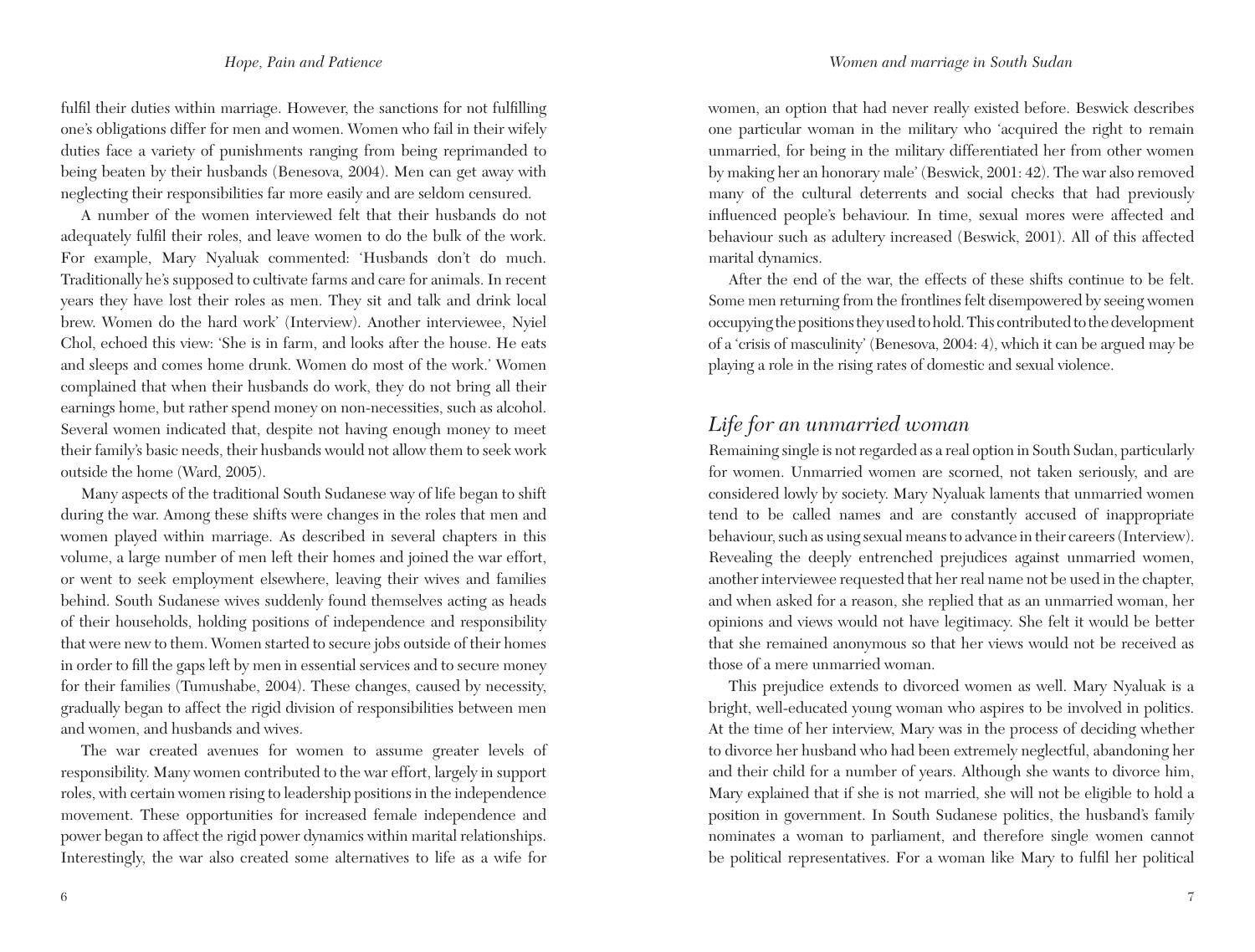#### *Women and marriage in South Sudan*

#### *Hope, Pain and Patience*

ambitions, she has to remain married. Mary explains, 'I want to be a role model to Sudanese women, but single women can't be role models. Being unmarried with a child is a terrible thing in that culture. I won't be able to be a role model' (Interview).

Given the importance of being married and the stigma that unmarried women face, much value is placed on a woman's marriageability. The actions of unmarried women are strongly influenced by the fear of losing their value as a potential marriage partner, a situation that can have seriously negative consequences. For example, women who are not virgins, even if this is because of rape, are perceived as less desirable. This means that many women do not report rape or seek post-rape assistance, preferring to keep their ordeals a secret. This contributes to a strong culture of silence and shame around rape, and as a sense of impunity for rapists.

Sadly, in South Sudan, the perception exists that educated women are less eligible for marriage. There is a fear that educated women will be less 'traditional' and thus more difficult to control. As a result, some families are reluctant to educate their girls, worrying that education might devalue them and make them less lucrative in terms of bride price (Beswick, 2001).

### *The marriage process*

### *Selecting a partner and negotiating a marriage*

Traditionally, many clans in South Sudan allow young people their choice of spouse. In theory, although a bride needs her family's approval, young women are free to marry any man who can produce a suitable bride price (Seligman & Seligman, 1932). Young men, on the other hand, often had less say in their choice of marriage partner. Requiring cattle for bride price, and generally dependent on their male relatives to provide these cattle, a man would seldom flout the wishes of his relatives, as they could refuse to provide the bride price (Seligman & Seligman, 1932).

Also in theory, marriage cannot take place unless a woman is willing to marry the man, although in practice, women are often placed under considerable social and parental pressure to opt for their preferred candidate (SMLS, 2008). Cases of girls being forced to marry, or being severely beaten to ensure that they give their 'consent', are not unusual. Forced marriages are discussed in more detail below.

With regard to the courting process, generally, a young man will approach a woman he likes and try to garner her interest. Only once he is confident of her interest in him, will he approach her family to ask for her hand (Ward, 2005). One interviewee described the way that this used to work in the rural areas. 'They used to have traditional dances in villages. A man would spot a girl and would approach the girl at the dance. Then he would find out who her family is. The following day he would go to her house. He would tell the family.' When a man indicated to a woman's father his interest in marrying his daughter, 'the girl's father set a date for the coming together of the two families. On that date, the young man has to bring with him a small table, a sheet, serviette, a white handkerchief and a locally made food cover called a "tabag"' (Rashid, n.d.). All of this represents the initial engagement.

Rose Akol is a young unmarried woman from the Shilluk tribe, who lives a relatively modern lifestyle in Juba, the capital of South Sudan. During her interview, Rose noted that her parents are considered 'very liberal'. She explained the way in which the courting and marriage negotiation process works for more urban women like herself. Rose said that she dates men, but that she will only bring a man home if it is serious enough that they are considering marriage. If she is serious about someone, she will first inform her mother about this, and her mother will begin to find out about him – to ascertain whether he is from a good family and who his kin are. When the couple are ready to negotiate marriage, she will inform her aunt that the man is interested in marrying her, and that she loves him in return. Her aunt will then arrange a meeting with her mother at the aunt's house, during which her aunt will inform her mother about the proposed marriage. Her mother then informs her father and uncles, who plan a meeting with the man's family to start negotiations around the bride price.

#### *Bride price*

As noted, in most South Sudanese marriages a groom's family pays bride price to the bride's family. 'Cattle are exchanged in order to compensate the bride's family for the loss of a family member. Concurrently, the new bride is expected to "replace the cows" of her husband's family by giving birth to many children' (Burton, 1978: 398). It is the act of paying bride price, rather than a marriage ceremony, that actually renders a couple married. Bride price is payable in instalments, over an extended period, and a marriage is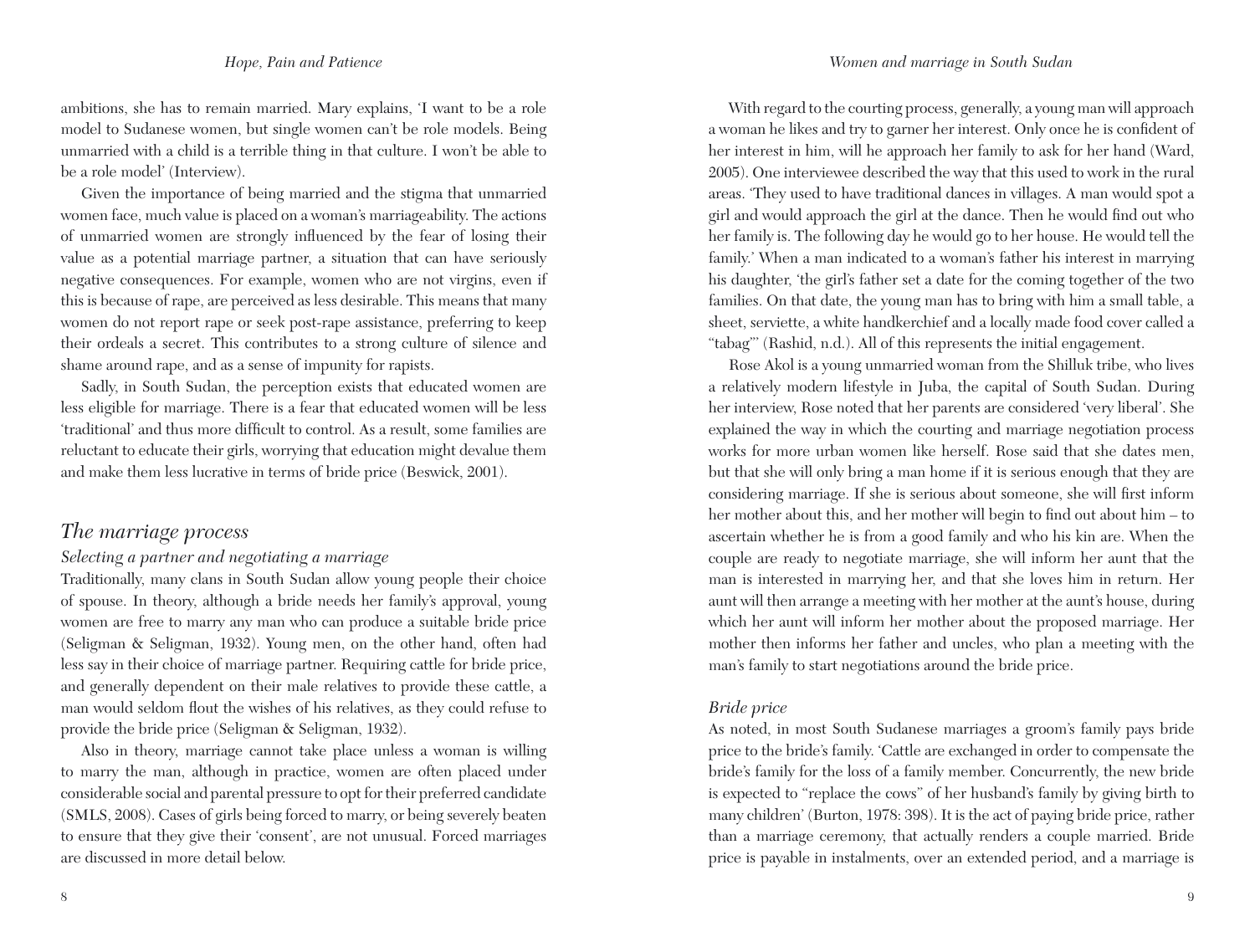not considered 'finalised' until the full bride price has been paid (d'Olivier Farran, 1963: 289).

Bride price can be extremely costly, with the amount depending on the social status of the two families involved, and on factors such as a girl's beauty and her level of education (Marial, 2010). Bride price is usually paid in cattle, although sheep, goats, beads, hoe-heads and ornamental spears can be demanded as well (d'Olivier Farran, 1963). Rose Akol commented that bride price has become increasingly expensive, sometimes being set as high as 200 head of cattle (Interview). If several men wish to marry the same girl, Beswick (2001) reports that a form of bidding can take place, with the highest bidder marrying the girl.

To help the groom raise the required bride price, his family and even his friends may contribute cattle. These cattle are then distributed among the bride's family members, thus sealing the bonds between the two extended families and making the marriage a communal arrangement (d'Olivier Farran, 1963). However, as mentioned, giving extended families a stake in marriages can have problematic consequences – such as families encouraging women to ignore marital problems or abuse, thus making the continuation of the marriage more important than ensuring the well being and protection of the wife. There have also been instances in which, in an attempt to afford bride price, men have resorted to cattle rustling. Cattle rustling is an ongoing source of insecurity in South Sudan, and has resulted in countless deaths and ongoing feuds between communities (Marial, 2010).

For sons, age determines the order of marriage – the eldest son is given the first priority when it comes to using the family's cattle for bride price (Burton, 1978). Bride price is a significant motivator for young men to work and earn money, so that they have funds with which to buy cattle. Although any cattle that a young man buys form part of his family's herd, rather than belonging to him individually, the young man does gain the right to assert his opinion about how the cattle should be used, including whether it should be used to pay bride price for himself, his siblings or other male relatives (Burton, 1978).

In theory, bride price symbolises a family's pride in their girls and helps to ensure that a girl's new family values and respects her. However, despite these positive ideals, the practice has a number of negative consequences. For example, some hold the view that women are sold in exchange for bride price, and that the payment of bride price justifies any treatment that a woman's new family may wish to dole out. A report in the *Sudan Tribune* records instances in which husbands have refused to pay their wives' medical expenses, and in extreme cases have even allowed women to die untreated, arguing that as they have already paid the bride price, the woman's parents should pay her medical costs (Marial, 2010).

In situations of financial pressure, families sometimes marry off their daughters at a young age using the bride price as a way of gaining some financial relief. This can involve pulling girls out of school or acting in other ways that are contrary to girls' best interests. For example, as discussed in Chapter 9 of this volume, during the war, some South Sudanese families in Kakuma Refugee Camp tried to prevent girls from being resettled as refugees in the West, preferring them to remain in the terrible conditions in the camp, rather than risk losing the bride price if they left (DeLuca, 2009).

#### *South Sudanese weddings*

Although it is the payment of the final instalment of the bride price that officially renders a couple married, various ceremonies and traditions mark the marriage event. These may take place over a period of days, months or even years.

Wedding ceremonies vary significantly from tribe to tribe. For the Nuer, for example, the most prominent ceremonial element is the ritual cutting of the bride's hair, while among the Dinka the ceremonial handing over of the bride to her husband followed by the slaughtering of an ox is the important feature (d'Olivier Farran, 1963). Mary Nyaluak explained that, in her community, when a man's family has finished paying the bride price, the woman is handed over to her in-laws. Cows are slaughtered at the bride's parents' home where there is singing and dancing prior to her departure. Then women from her father's side of the family escort her to the home of her in-laws (Interview). Those who live a more modern lifestyle in South Sudan's cities often celebrate with both a traditional and a church wedding, although the church ceremony is seen as a mere formality.

During the first week with her husband's family, a bride is known as the 'guest wife' and during this time she is served by her new family members and does not serve others. Gradually she takes on more of the housework, until she is fulfilling her full duties as a wife (Benesova, 2004). Even after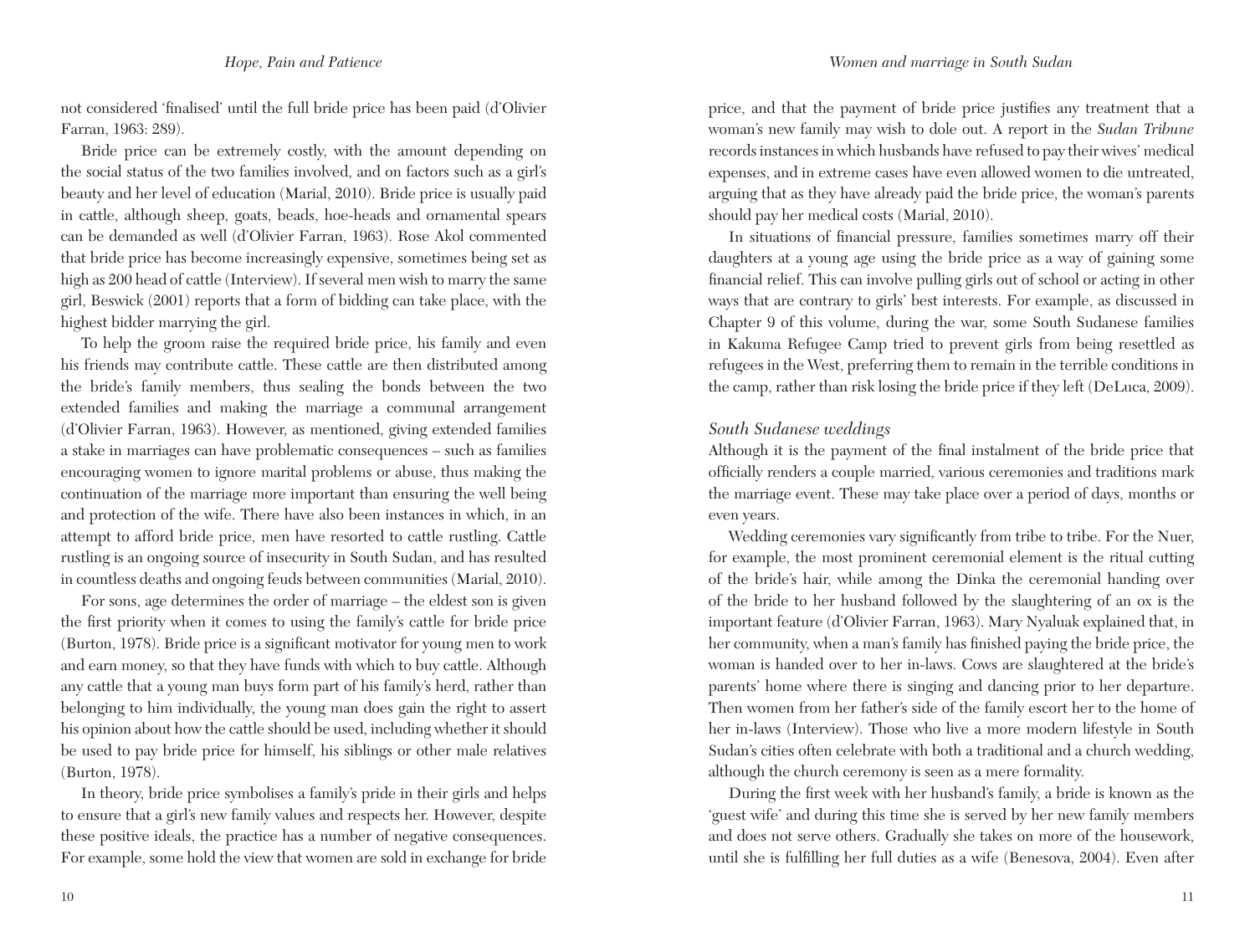these ceremonies have been completed, marriage is considered to take place in stages, and for some tribes, a marriage is not finalised until the bride has born at least two children. Upon the birth of a third child, the marriage is considered 'tied', and at this point, the wife and the children are accepted as full members of her husband's clan.

# *Polygamy*

The practice of polygamy is prevalent, legal and widely accepted in South Sudan. In particular, polygyny is practiced – whereby a man can have more than one wife. A South Sudanese man can marry as many women as he can afford to pay bride price for, so the number of wives often depends on a man's wealth.

Where a man has several wives, each of them often has their own house, kitchen and fields, making each wife effectively a self-sufficient economic sub-unit (Beswick, 2001). The husband is supposed to support each of these homes, providing financially and ensuring that there is shelter and sufficient cattle and land for food production. However, some men take on several wives even when they are not in a position to adequately support them, leaving some or all of their wives poor and struggling to provide for their children.

Something seldom documented is how difficult life can be for a woman in a polygynous union. Apart from problems around support and maintenance, polygynous marriages can be extremely difficult and unsatisfying for women in more personal ways. Men with several wives often do not regularly see and 'satisfy' their wives. Generally a woman who is one of three wives would sleep with her husband no more than ten nights a month while a woman who is one of six wives might get no more than five nights a month with her husband, although this is subject to variation. Writing in the 1970s, E.E. Evans-Pritchard speculated that this led to an increase in adultery in South Sudan (Evans-Pritchard, 1970). One interviewee conveyed how difficult living in a polygamous marriage can be, saying, 'It is hell to see your husband with another woman'.

Another negative effect of polygyny is the spread of sexually transmitted infections, including HIV. If one member of a polygamous family network contracts HIV, the rest of the family network is put at risk. Concurrent sexual partnerships have been an important driving factor in the HIV pandemic across the African continent and this often takes place in the context of polygyny.

With modernisation, some people mainly in upper classes have moved away from polygyny. In particular, educated women have become less likely to accept polygyny, refusing to allow their husbands to take on additional wives (Beswick, 2001: 49). Some interviewees argued that modernisation would probably have ended the incidence of polygyny had it not been for the war. Mary Nyaluak explained that the war halted the modernisation process in some ways because, when people were attacked and the war began to pose a direct threat to their way of life, communities sought to cling to their traditional values and practices, including that of polygyny. During the war years it was seen as practical for women to be aligned to men for protection, and this at the very time when a great number of men were absent or had been killed. Polygamous marriage became an appealing practical option for some. A perception also existed that more men than women were being killed by war, and that men should take several wives to ensure that all women had husbands (Interview, Mary Nyaluak).

# *Forced marriages*

Despite the supposed freedom that South Sudanese women have, to choose who they wish to marry, several common practices prevent women from making their own choices about marriage.

### *Early marriage*

Early marriage happens often in South Sudan, with girls as young as 12 years old being married off. As mentioned, families sometimes give their young daughters over for marriage to benefit from the bride price their daughters can fetch. Young girls are frequently married off to much older men, who are more able to afford a higher bride price (Ward, 2005). Once married, girls have to reside with their husbands, take on the domestic duties of a wife and give up their lives as young girls.

Perhaps the most harmful consequence of girls marrying at a very young age is that they are deprived of education. Once married, girls are usually taken out of school. As Rebecca Hamilton (2011) notes, 'Weighing the choice between the costs of keeping a daughter in school versus the benefits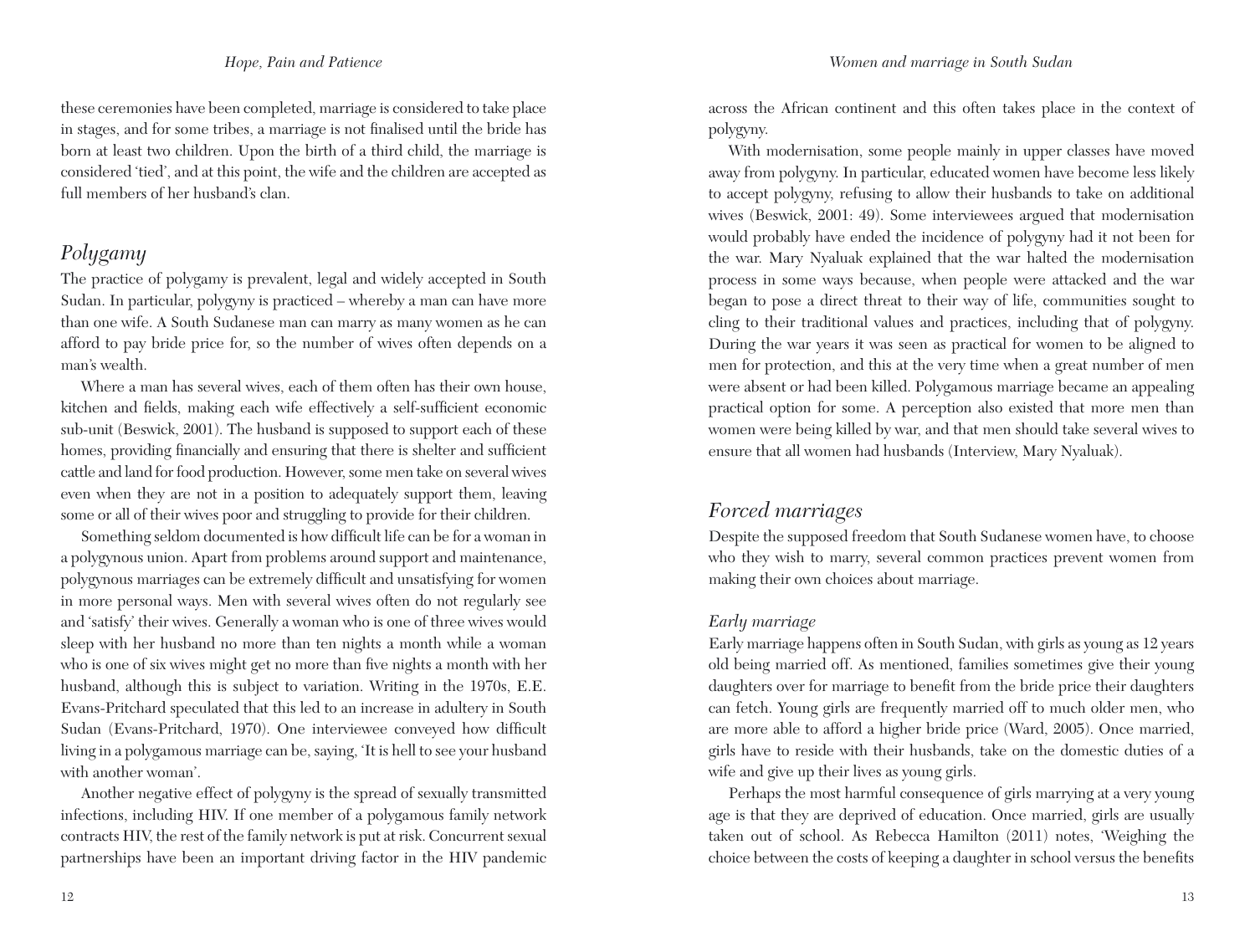of marrying her off, families in impoverished rural communities usually choose the latter. And, as is the case worldwide, early marriage correlates strongly with early school dropout.' Early marriages also tend to stand in the way of girls receiving an education, as perceptions exist that it is unwise to spend money on school fees for girls who will shortly belong to, and work for the benefit of, another family.

Early marriages can also play a part in fuelling domestic violence as young girls are less likely to know how to manage a household or relate to a husband, particularly if the man is much older (Ward, 2005). Early marriages also tend to increase the chances of birth complications, as young girls' bodies may not be mature enough to carry and deliver a child. Difficulties with weaning children also occur more frequently, as young brides are less likely to be educated and therefore may be unaware of the importance of breastfeeding and good hygiene around their newborns.

Unsurprisingly, many young girls are highly resistant to marriage. The South Sudanese media is rife with reports of girls running away or committing suicide to avoid forced marriages. For example, in October 2010, a 17-yearold schoolgirl in Wulu County killed herself with a shot to the head after being forced by her family to marry. The girl's family were called in for questioning by the county commissioner but were soon released, and no further investigations were made – a sad indication of society's acceptance of these kinds of occurrences (Manyang, 2010).

Early marriage was very prevalent during the war, for a number of reasons. The dire economic conditions put families in a position where they desperately required early bride price (Ward, 2005). Many people expected the war to last for a long time, and anticipated that most men would eventually go to war and that few would return. Girls were therefore married off as early as possible so that, even if their husbands went to war and did not return, the bride's family would have secured the bride price and ensured that their daughter would be provided for by her husband's family. Finally, girls were frequently abducted from refugee camps and either forcibly married or sexually violated. In both cases bride price would be forfeited, and girls were therefore married off early in an attempt to prevent families from potential loss of income (Fitzgerald, 2002).

Since the end of the war, steps have been taken to put an end to the practice of early marriage. Legislation passed in South Sudan now sets the marriageable age at 18 years, and states that all females have the right to be protected against early and forced marriage (Hamilton, 2011). However, despite this, early marriage remains common.

### *Other forced marriages*

A woman who is raped, and is thus no longer a virgin, is considered 'spoiled' and unlikely to find a husband. As a result, when unmarried South Sudanese women are raped, the families of the victim and the perpetrator often enter into negotiations, and the rape victim is often forced to marry the rapist. In fact, men sometimes rape so that a woman will be forced to marry them, knowing that, once a woman is no longer a virgin, her family will no longer be able to demand as high a bride price. Mary Nyaluak explains:

A man spots a girl coming from the river. A group of men then capture her [and the first man] has sex with her against her will. As soon as they have had sex, then they are considered to be husband and wife. He then sends a message to the family saying 'don't search for the girl, she is now my wife'. She will then be returned to the family with cows, and will then be considered to be married. (Interview)

There are also other circumstances in which women are compelled to marry. If someone commits an offence, an unmarried female in their family can be compelled to marry a member of the aggrieved family, to facilitate reconciliation between the families. Wife inheritance, discussed in greater detail below, is another practice in which women are compelled to marry.

Some measures have been taken to tackle the practice of forced marriages. For example, Lakes State parliament passed a provisional Act prohibiting forced marriages. Unfortunately, this law is reportedly not recognised by communities, and has thus had little effect (Manyang, 2010).

### *Violence in marriages*

As head of the household, it is seen as acceptable for a South Sudanese husband to 'discipline' his wife and children (SMLS, 2008). For a man to beat his wife is seen as quite normal in South Sudan, and it is considered by many men to be entirely appropriate (Ward, 2005). A county judge in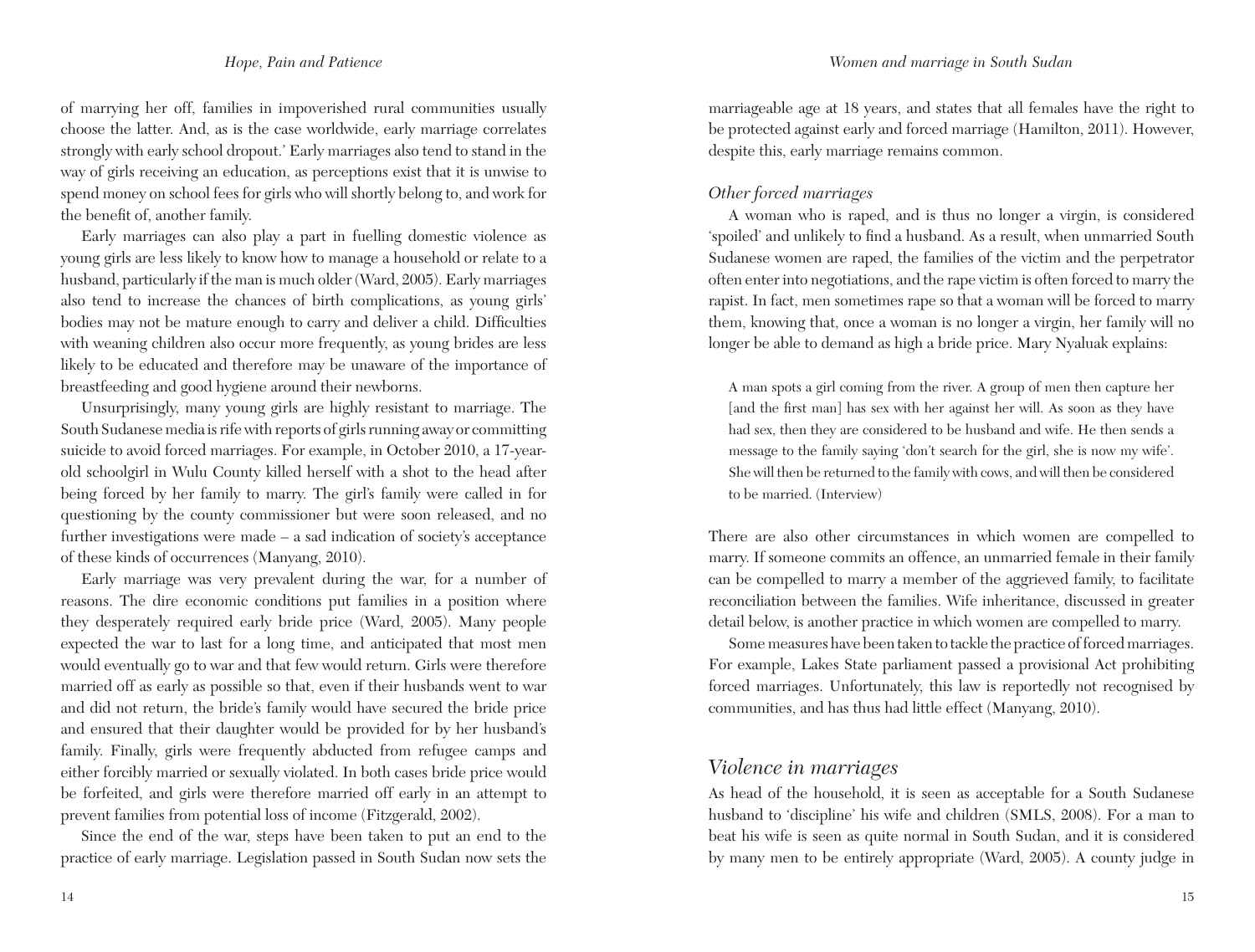Dilling County explained that if a husband beats his wife 'he is trying to refine her; women don't experience it as violence' (quoted in Ward, 2005: 47). Many women buy in to this too *–* women from Malual Kon in Aweil East County explained that they believe domestic violence is justified because 'women are like children, they need to be disciplined' (quoted in Ward, 2005: 33). However, domestic violence often goes much further than what are perceived as minor 'disciplinary' beatings, but few studies have been done on the prevalence rates of domestic violence in South Sudan. The little research that does exist suggests that violence is widespread and frequent.

Several factors fuel domestic violence in South Sudan. Clearly, the social acceptability of domestic violence, and the lack of consequences for men who abuse, allows it to prevail, as does the low status of women in society. Alcohol abuse is another significant factor (Ward, 2005). The difficulty of obtaining a divorce, discussed below, also means that women are compelled to remain in violent situations, allowing domestic violence to thrive (Ward, 2005).

The war may also have played a part in fuelling domestic violence. High rates of domestic violence are attributed to disempowerment, 'war trauma' and frustration among men (Gachago, et al., 2003: 8). As indicated, many men returned from the front to find that their wives had taken over the jobs and the roles that men traditionally held. Their resultant frustration and disempowerment is said to have contributed to the rising rates of domestic and sexual violence. For example, in one study 'many men admitted forcing themselves on their wives not because they really felt like having sex, but in order to "service them well" so that their manhood, already pinched on economic grounds, does not face the same state on the sexual front' (Jok, 1999: 438–439).

There is little recourse for women in violent relationships. The law does not protect women from domestic violence, although the government of South Sudan has pledged itself to passing legislation and enforcing specific laws around this (Garang, 2011). The almost defunct state of police and judicial systems means that any protective laws are hardly enforced, and women receive little assistance and protection from state structures. Customary law and customary courts, too, offer little protection. Although women have the right to appeal to a customary court if her husband's abuse is beyond what is considered 'reasonable', at most her husband might be fined a goat or cow as punishment by the customary court, in the hope that this will deter him from further violence (Ward, 2005). According to one interviewee, men sanctioned in this way are usually allowed to return home with the woman and little is done to protect her from further violence. Many women are therefore afraid of reporting their cases, as doing so might further enrage their husbands, who might beat them further, deprive them of food or punish them in other ways (Ward, 2005).

Not only do the legal structures fail to prevent domestic violence, family members and neighbours will do little to stop violence either, claiming that it is a domestic issue and that they cannot intervene. Yet, as one interviewee noted, if a wife runs away from a violent home, she will have no place to run to. If she goes to her family, they will talk her into returning to her husband, as family reconciliation and the continuation of the marriage is seen as the main priority. In cases of particularly extreme domestic violence, families might try to talk to a husband, appealing him to temper his violence.

Marital rape is reportedly also common in South Sudan. However, coerced sex within a marriage, no matter how violent, is not considered rape, and is therefore not prohibited by the law. Section 247 of the 2008 Penal Code Act clearly states that, 'Sexual intercourse by a married couple is not rape, within the meaning of this section'. In her interview, Mary Nyaluak explained that men in South Sudanese marriages unilaterally decide when to have sex, and will proceed to do so, whether or not the woman concurs. She also said that if a South Sudanese woman alleged that she was being 'raped' within her marriage, people would accuse her of 'being naive' or of 'using modern words' that are not applicable to their culture.

### *Divorce*

Although divorce is technically possible in South Sudan, it is highly discouraged and extremely rare. Given that extended kinship ties are created by marriage, divorce means not just the separation of a couple, but the dissolution of bonds between extended kin – a very drastic state of affairs. Families and tribal elders will seek to deal with marital problems without resorting to divorce. As mentioned earlier, this can have both positive and negative consequences for the married couple.

If separating becomes their only option, either partner may seek divorce. Divorce procedures vary: Dinka couples have to appear before a customary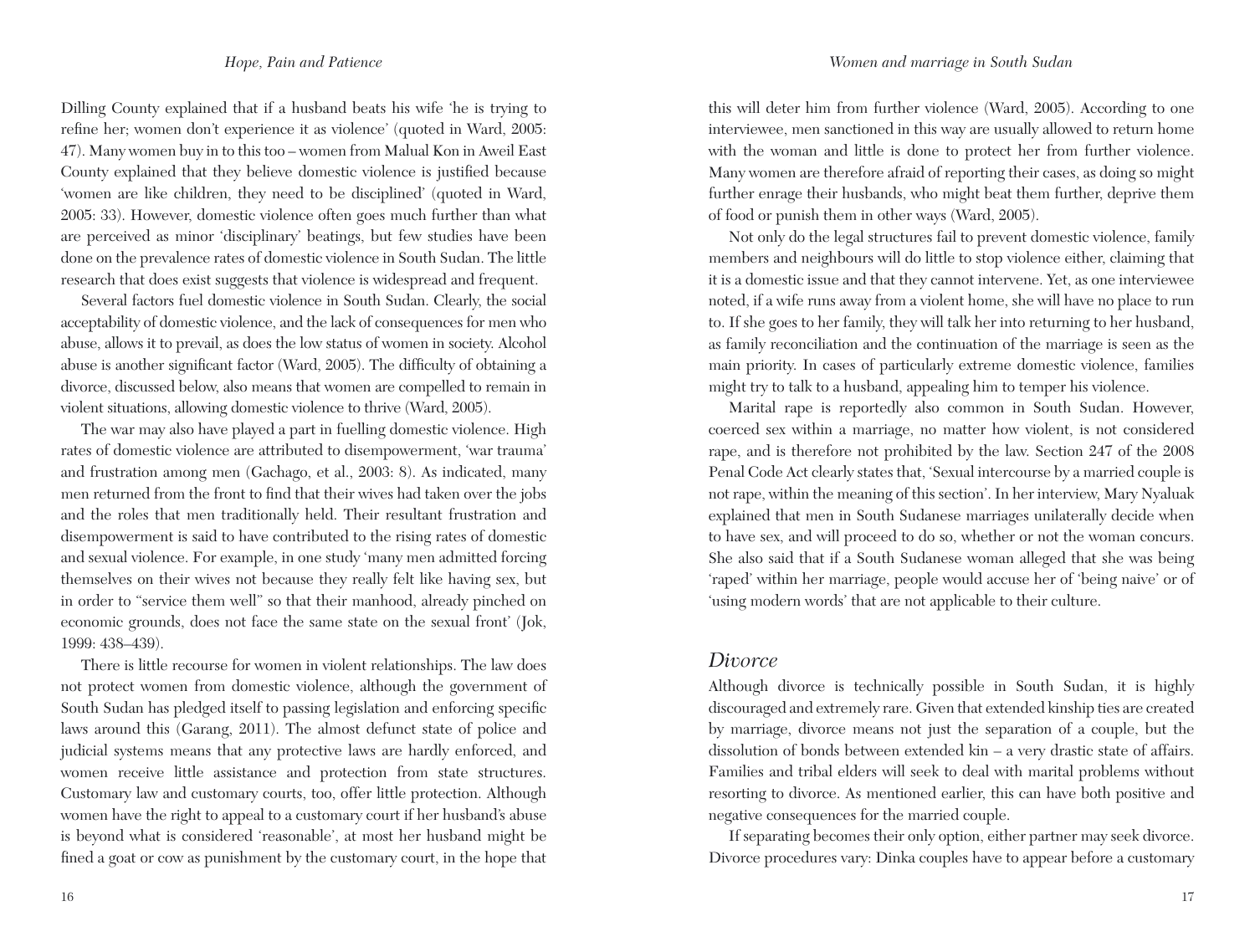court, while Shilluk couples can get divorced by agreement alone, and without a court process. Under customary law, the return of the bride price to the husband and his family finalises the divorce (Farran, 1963). The amount of bride price to be returned depends on the number of children the woman has borne during a marriage, the more children, the lower the amount returned (SMLS, 2008). The requirement that bride price be returned is one of the factors that makes it so difficult to get divorced. Often the brideprice cattle have already been distributed among a woman's relatives, and they will try any means to convince her to remain in the marriage so that they won't have to relinquish part of their wealth (SMLS, 2008: 55).

Where a divorce takes place, children remain with the father or his family, as they are considered part of his lineage (Seligman & Seligman, 1932). Extremely young children are allowed to remain with their mother after a divorce, until they are between three and seven years old (SMLS, 2008: 54). The fact that women lose their children provides another significant disincentive to them getting divorced.

Given the difficulty of obtaining a divorce, couples sometimes separate without formally getting divorced. However, in a situation like this, the woman is usually far worse off. The man can remarry, as polygamy is legal for men. The woman, on the other hand cannot remarry, and if she becomes involved with other men, she will be accused of being an adulterer. Any man that she sees can be fined for adultery, and if she has children with a new partner, the children will 'belong' to her former husband. In fact, a man who has paid bride price for a woman is considered the father of all her children, regardless of who their biological father is. A biological father who does not pay bride price is given no stead in relation to any children who may be born (Seligman & Seligman, 1932). In order to change this situation and marry the woman, a prospective suitor will need to pay off the original husband. This creates a significant disincentive to men considering becoming involved with a separated woman, and means that the woman may be alone for the rest of her life.

Mary Nyaluak's story clearly illustrates some of the problems described above. Her husband moved to the US when she was pregnant with their first child. Although they were not officially married at the time of his departure, a marriage was subsequently negotiated between their families, and his family paid bride price to Mary's father, legally cementing their marriage.

Her husband was not expected to remain in America for very long, but Mary was repeatedly disappointed, as he time and again made promises of returning and then failed to come back. He barely kept contact with her and their relationship began to sour. After his first year away, he provided no maintenance for her or their child who was born shortly after his departure. After a number of years, with almost no word from him, Mary began to move on with her life, and in time began to see other men. On receiving this news in America, Mary's husband began sending abusive emails accusing her of being an adulterer and a prostitute. Mary badly wanted to move on with her life – there were even other men who were interested in marrying her – but because he had paid bride price for her, so many years before, she was held hostage.

Finally, Mary decided to go to court to end this situation. In January 2010, Mary opened a court case in South Sudan to try to end the marriage, in which she alleged that she is married by name only, and that there is no support, communication or real relationship between her and her husband. She emailed her husband informing him that the first hearing was on 7 January 2010. A week later, he wrote to inform her that she should stop the court case as he was returning home to resume their marriage. He returned a month later, and they saw each other for the first time in six years and he met his daughter for the first time. Mary is now expected to enter into a marital relationship with a man she now hardly knows, and who had treated her so badly for so long. At the time of the interview, Mary was trying to decide whether she could manage this, or whether to divorce him, an option that society was pressuring her to reject (Interview).

Adultery is a criminal offence and is taken very seriously in South Sudan. In the past, punishments for adultery were brutal – men convicted of adultery could face mutilation, having their ears, upper lips, hands or even genitals cut off. An offender could buy indemnity from punishment by paying a woman, or 20 spears to the husband of the woman he was in an adulterous relationship with. Women were not mutilated, but they were severely beaten, 'flogged' or cut with knives for committing adultery (Seligman & Seligman, 1932).

Over the years, punishment for adultery has become less harsh. Today, Section 266 of the Penal Code Act, sets out the criminal offence and the punishment for adultery as follows: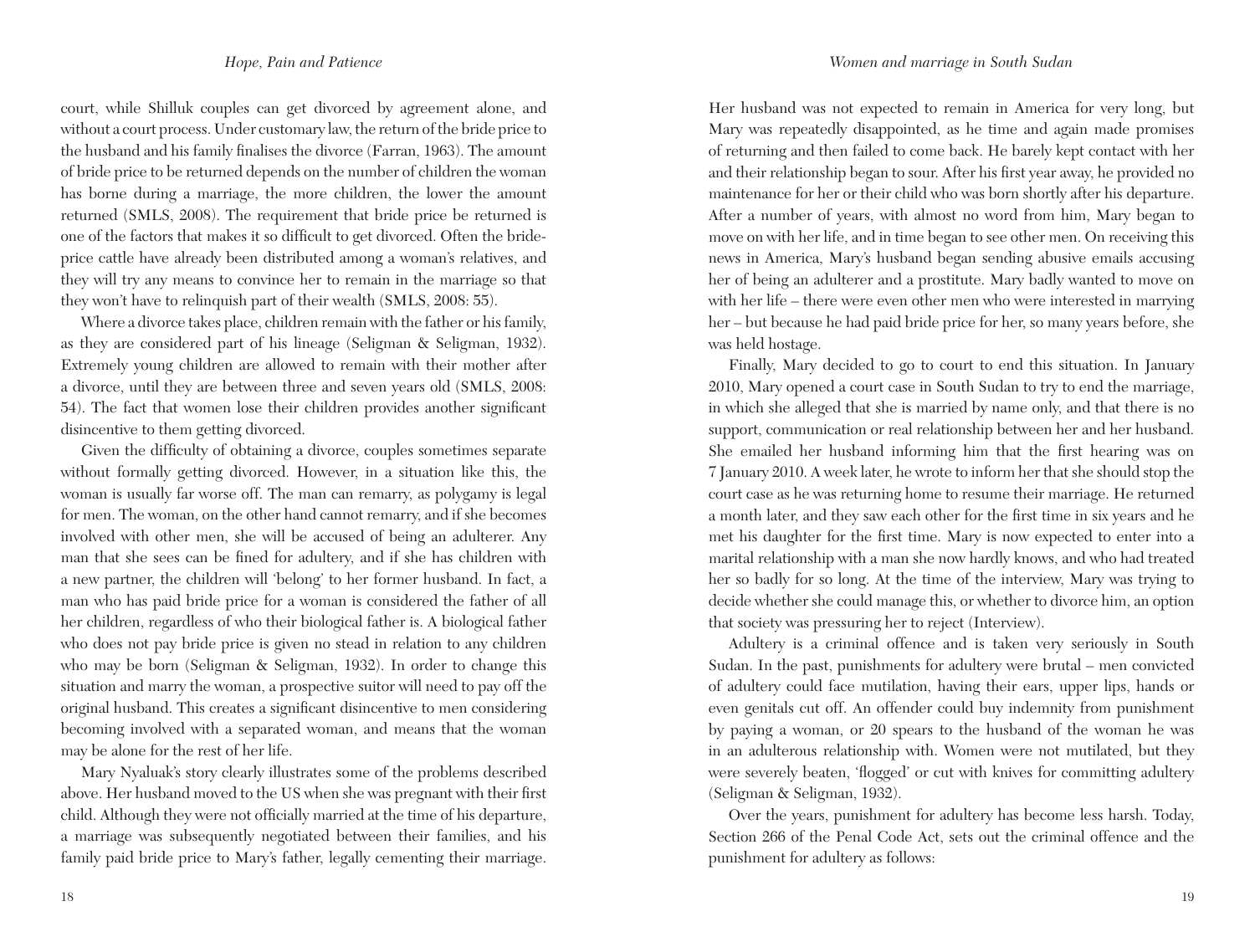Whoever, has consensual sexual intercourse with a man or woman who is and whom he or she has reason to believe to be the spouse of another person, commits the offence of adultery, and shall be addressed in accordance with the customs and traditions of the aggrieved party and in lieu of that and upon conviction, shall be sentenced to imprisonment for a term not exceeding two years or with a fine or with both.

As with most other aspects of South Sudanese life, men and women are treated differently around the issue of adultery. E.E. Evans-Pritchard, who wrote in the late 1960s, noted that it was socially acceptable for South Sudanese men to have affairs, but not for women to do so (1969). Ward, writing more recently, makes the point that despite the law making it illegal for men to commit adultery, a woman cannot really open an adultery case against her husband, as in a country where polygyny is the norm, men are not really capable of adultery (Ward, 2005). In contrast, a woman accused of adultery will be held in prison for 24 hours while an investigation is carried out. If she is found to have committed adultery, she may be sentenced to a few months in prison with the option of paying a fine instead. In practice, women tend to not have an income, and can seldom afford to pay fines, so they are likely to serve a prison sentence (Ward, 2005).

# *Widowhood*

Given the great number of men who died in the war, hundreds of thousands of women were widowed. Sadly, many of the traditional protections and safeguards for widows were not sustainable during the war, leaving many women in difficult positions.

One issue that created significant problems was that of inheritance. In South Sudan, women do not have the right to own anything (Ward, 2005). On the deaths of their husbands, women therefore cannot inherit their husband's property. Included in 'his property' is anything the woman herself has earned that forms part of his estate. Widows therefore find that their financial well being is left to the discretion of their deceased husband's family. In this context, widows often get evicted from their homes. For the large numbers of war widows, problems around property have been significant sources of concern.

For many South Sudanese tribes, death does not break the marriage contract – only the return of bride price that can break the contract between man and wife (Seligman & Seligman, 1932). Thus if a woman bears any children after her husband's death, regardless of their biological father, the children are said to be the deceased's children; they will carry on his lineage, and they are said to carry his spirit and will be taught to worship him as an ancestor.

There are several consequences for women that flow from this. One example is *wife inheritance*. When a man dies, his widow is 'inherited' by the deceased's brother or another close male relative of the deceased (Seligman & Seligman, 1932). The widow is still considered to be *married* to the deceased, and his brother or relative takes over the role her husband played, supporting her, having intercourse with her, and fulfilling his duty to provide her with children. Any children born are considered children of the deceased. As death does not dissolve a marriage, a widow is not considered 'free' or unmarried, and is therefore unable to remarry. Without wife inheritance, the widow could be left without a husband or male protection and support for the rest of her life. The practice is thus intended to maintain the marriage bonds between the extended families of the couple, and to provide a social safety net for widows by ensuring that they can rely on their in-laws for continuing protection and support (Beswick, 2001; SMLS, 2008).

In many ways, however, the practice proves unfair to women, who are given no say as to whether they wish to be 'inherited'. A widow may have to relocate and join a new family as one of many wives – and is often not a welcome addition to the new family. The chosen brother or relative might not have the financial means to support an additional wife, adding financial strain. In addition to this, a wife who is inherited can bring HIV (this is an increasing problem as men die of AIDS) or acquire it from the new sexual network.

Interestingly, the practice of wife inheritance decreased during the war. Although countless women were widowed, it seems that more nuclear-type families started to develop, and a greater number of first wives refused to allow their husbands to take additional wives, including inherited ones. As a result, many abandoned the practice of wife inheritance, leaving their relatives' widows unassisted. In one study, widows reported feeling abandoned and suffering as a result of the fact that they had not been